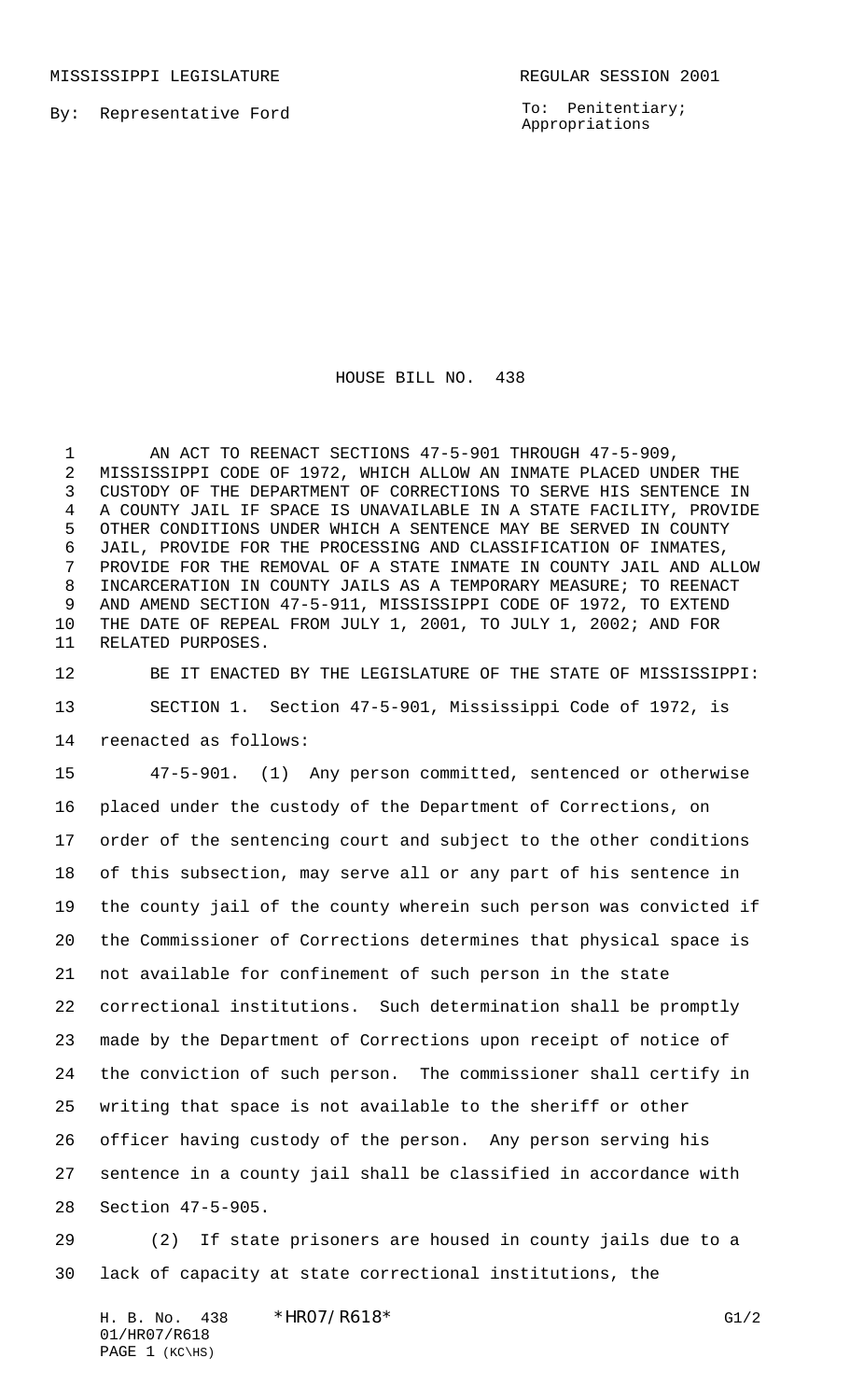Department of Corrections shall determine the cost for food and medical attention for such prisoners. The cost of feeding and housing offenders confined in such county jails shall be based on actual costs or contract price per prisoner not to exceed Twenty Dollars (\$20.00) per day per offender.

 (3) Upon vouchers submitted by the board of supervisors of any county housing persons due to lack of space at state institutions, the Department of Corrections shall pay to such county, out of any available funds, the actual cost of food, or contract price per prisoner, not to exceed Twenty Dollars (\$20.00) per day per offender as determined under subsection (2) of this section for each day an offender is so confined beginning the fifth day following the date the offender is committed and taken into custody by the sheriff and will terminate on the date on which the offender is released or otherwise removed from the custody of the county jail, and shall pay the actual cost for medical attention for prisoners unless the Commissioner of Corrections shall find that the costs of any medical services rendered are unreasonable. Such payment shall be placed in the county general fund and shall be expended only for food and medical attention for such persons.

 (4) A person, on order of the sentencing court, may serve not more than twenty-four (24) months of his sentence in a county jail if the person is classified in accordance with Section 47-5-905 and the county jail is an approved county jail for housing state inmates under federal court order. The sheriff of the county shall have the right to petition the Commissioner of Corrections to remove the inmate from the county jail. The county shall be reimbursed in accordance with subsection (2).

 (5) The Attorney General of the State of Mississippi shall defend the employees of the Department of Corrections and officials and employees of political subdivisions against any

H. B. No. 438 \*HR07/R618\* 01/HR07/R618 PAGE (KC\HS)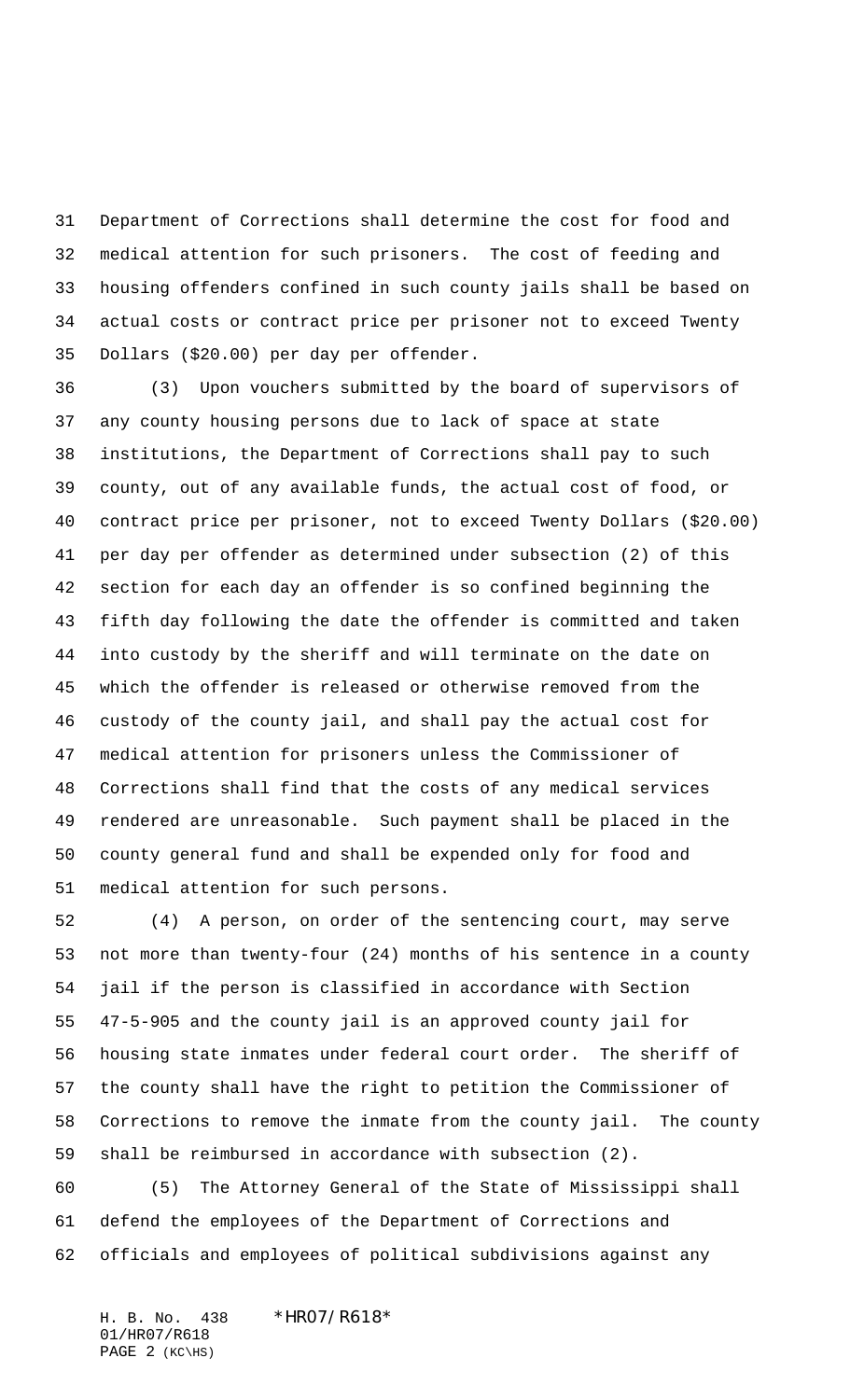action brought by any person who was committed to a county jail under the provisions of this section.

 (6) This section does not create in the Department of Corrections, or its employees or agents, any new liability, express or implied, nor shall it create in the Department of Corrections any administrative authority or responsibility for the construction, funding, administration or operation of county or other local jails or other places of confinement which are not staffed and operated on a full-time basis by the Department of Corrections. The correctional system under the jurisdiction of the Department of Corrections shall include only those facilities fully staffed by the Department of Corrections and operated by it on a full-time basis.

 (7) An offender returned to a county for post-conviction proceedings shall be subject to the provisions of Section 99-19-42 and the county shall not receive the per day allotment for such offender after the time prescribed for returning the offender to the Department of Corrections as provided in Section 99-19-42. SECTION 2. Section 47-5-903, Mississippi Code of 1972, is reenacted as follows:

 47-5-903. (1) A person committed, sentenced or otherwise placed under the custody of the Department of Corrections, on order of the sentencing court, may serve his sentence in the county jail of the county where convicted if all of the following conditions are complied with:

88 (a) The person must be classified in accordance with Section 47-5-905;

 (b) The person must not be classified as in need of close supervision;

 (c) The sheriff of the county where the person will serve his sentence must request in writing that the person be 94 allowed to serve his sentence in that county jail;

H. B. No. 438 \*HR07/R618\* 01/HR07/R618 PAGE (KC\HS)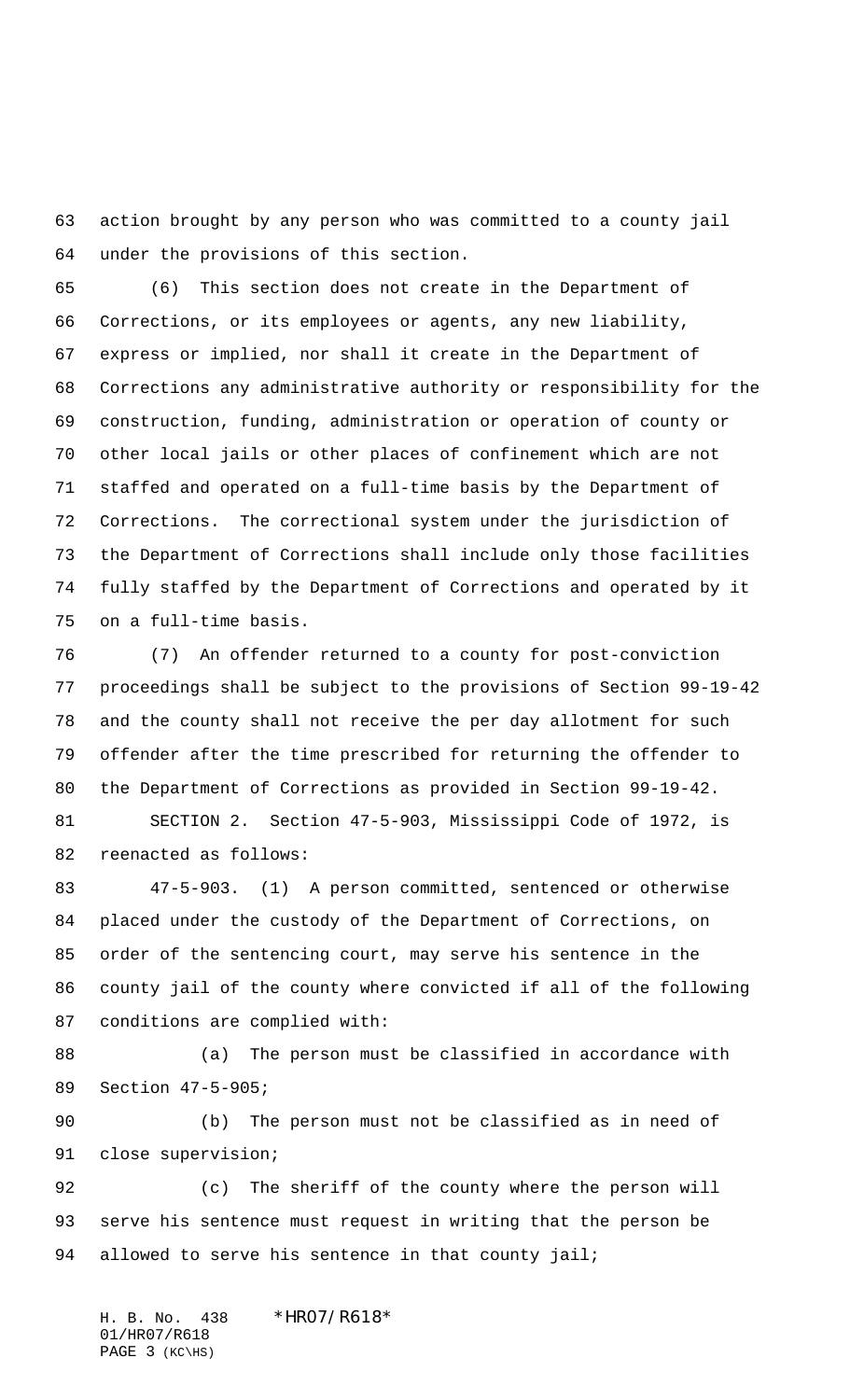(d) After the person is classified and returned to the county, the county shall assume the full and complete 97 responsibility for the care and expenses of housing such person; and

 (e) The county jail must be an approved county jail for housing state inmates under federal court order.

 (2) This section does not apply to inmates housed in county jails due to lack of space at state correctional facilities. The department shall not reimburse the county for the expense of housing an inmate under this section.

 (3) The Attorney General of the State of Mississippi shall defend the employees of the Department of Corrections and officials and employees of political subdivisions against any action brought by any person who was committed to a county jail under the provisions of this section.

 (4) The state, the Department of Corrections, and its employees or agents, shall not be liable to any person or entity for an inmate held in a county jail under this section.

 SECTION 3. Section 47-5-905, Mississippi Code of 1972, is reenacted as follows:

 47-5-905. (1) All persons placed under the custody of the Department of Corrections shall be processed at a reception and diagnostic center of the Department of Corrections and then be assigned to an appropriate correctional facility for a complete and thorough classification, not to exceed ninety (90) days, unless the department determines that a person can be properly processed and classified at the county jail in accordance with the department's classification plan.

 (2) The Department of Corrections shall develop a plan for the processing and classification of inmates in county jails and shall implement the plan by January 1, 1993.

 SECTION 4. Section 47-5-907, Mississippi Code of 1972, is reenacted as follows:

H. B. No. 438 \*HR07/R618\* 01/HR07/R618 PAGE (KC\HS)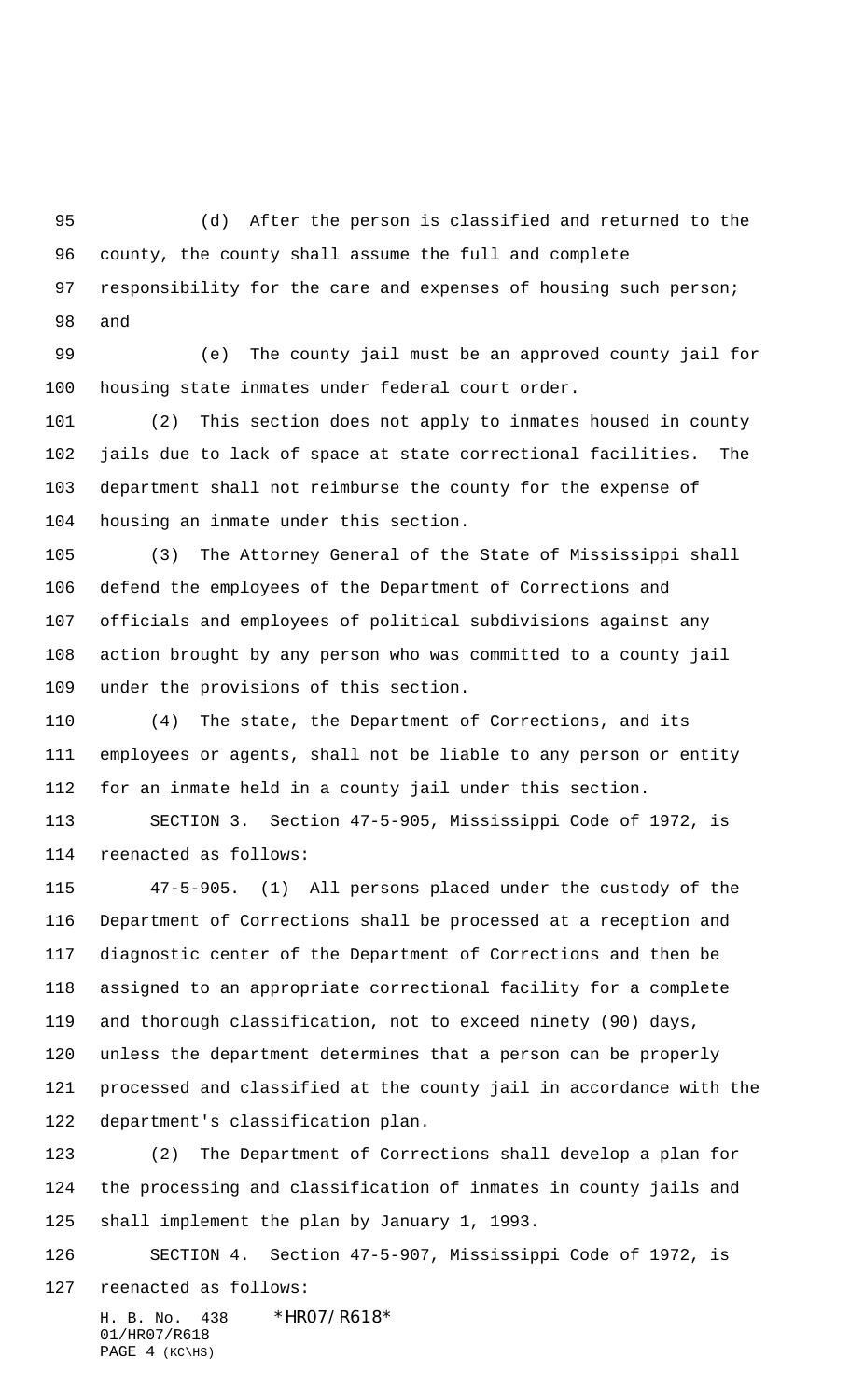47-5-907. The sheriff of any county in this state shall have the right to petition the Commissioner of the Department of Corrections to remove a state inmate from the county jail in such county to the State Penitentiary. The commissioner shall remove such inmate from such county jail if the sheriff of such county sets forth just cause in his petition indicating why an inmate should be removed from such county jail to the State Penitentiary.

 Just cause is established if such sheriff can sufficiently prove that such inmate has a dangerous behavior or sufficiently prove that there is no available or suitable medical facility where such inmate can be provided suitable medical services. The commissioner shall respond in writing to the petition no later than thirty (30) days after the receipt of such petition. If the petition to remove such inmate is denied by the commissioner, such sheriff and his agents shall have from the date of denial absolute immunity from liability for any injury resulting from subsequent behavior or from medical consequences regarding such inmate, provided that such injury resulted from conditions which were set forth in such petition.

 SECTION 5. Section 47-5-909, Mississippi Code of 1972, is reenacted as follows:

 47-5-909. It is the policy of the Legislature that all inmates be removed from county jails as early as practicable. Sections 47-5-901 through 47-5-907 are temporary measures to help alleviate the immediate operating capacity limitations at correctional facilities and are not permanent measures to be included in the long-term operating capacity of the correctional system.

 SECTION 6. Section 47-5-911, Mississippi Code of 1972 is reenacted and amended as follows:

 Sections 47-5-901 through 47-5-911 shall stand repealed on July 1, 2002.

H. B. No. 438 \*HR07/R618\* 01/HR07/R618 PAGE (KC\HS)